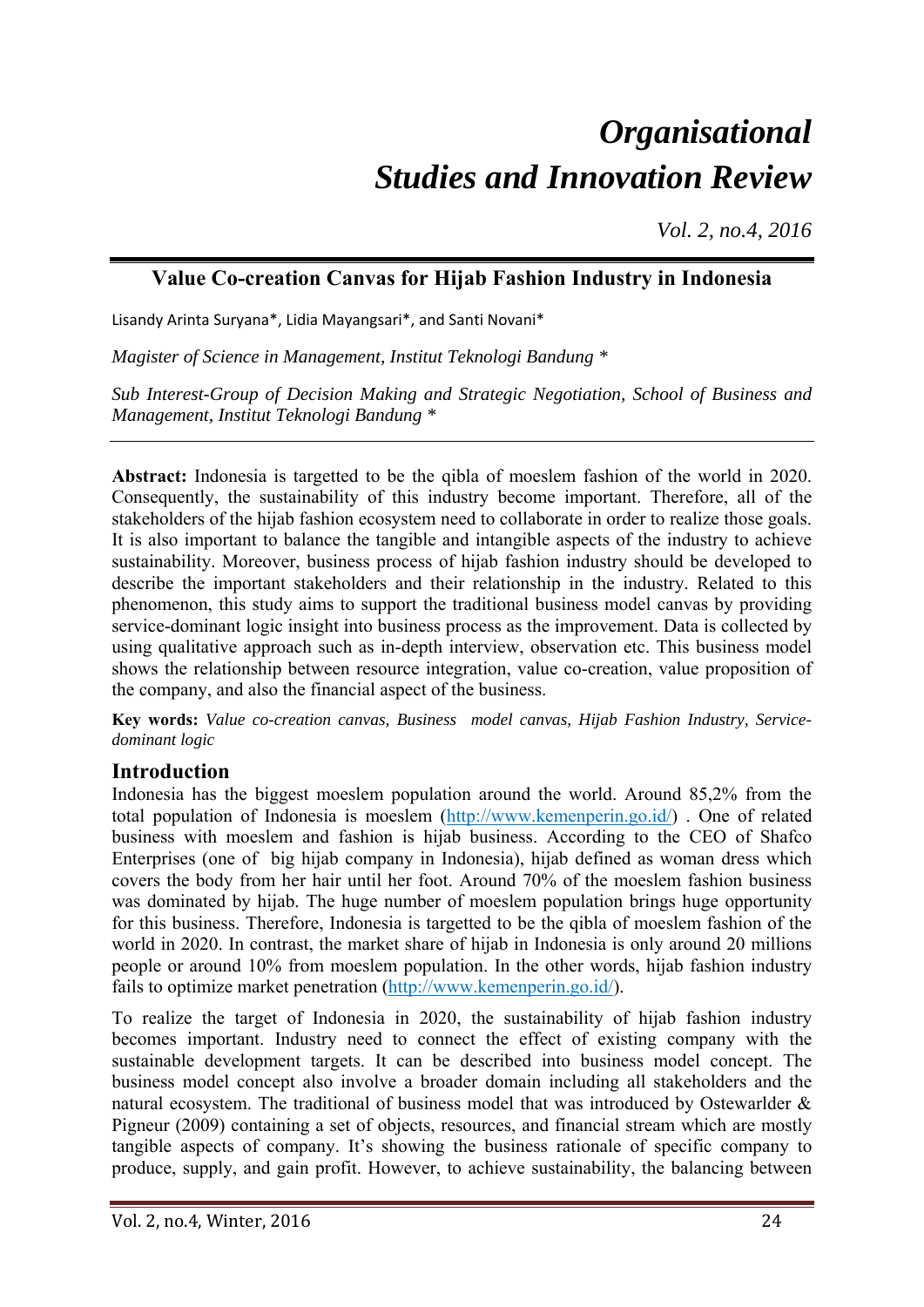tangible and intangible aspects of company is needed. According to Hu at.al (2015), intangible aspect such as knowledge, skill, and competency has been recognized as the basic capital of competitive advantage and strategy formation.

Related to the service-dominant logic perspective, both tangible and intangible aspects can be collected from internal and external stakeholders of company. Rather than focus on the internal aspects of producer, external aspects such as customers, government, community etc become important to be involved in the process of creating value. (Lusch & Vargo (2014); Ramaswamy & Ozcan (2014)). Therefore, this study aims to improve the business process of hijab fashion industry by providing service-dominant logic insight in term of value cocreation. To achieve research's objective, several questions are developed:

- a. Who are the main stakeholders in the hijab fashion industry?
- b. How does the interaction among the stakeholders in the hijab fashion industry?
- c. How does the business model improvement according service-dominant logic perspective?

The next secions of this paper will provide brief literature review about value co-creation canvas and its significancy toward hijab fashion industry. Then, research methodology is developed to get related data. Further, the business process is developed to answer the research questions.

#### **Value Co-creation Canvas**

In the context of service-dominant logic, collaboration between internal and external aspect of company become an important aspect to create value. Service-dominant logic argued that consumers have emerged as source of competencies. Therefore, value is co-created by company and customers (Lusch & Vargo, 2014). The changing nature of the consumercompany interaction as the locus of value co-creation redefines the meaning of value and the process of value creation (Prahalad & Ramaswamy, 2004). Value co-creation is defined as a collection of value as the result from information exchange, intentional communication, knowledge-intensive interaction and any other pursposeful (Mayangsari et al., 2015). Broader, the stakeholders in value co-creation are not only company and customer but also other external stakeholders which are related to the business.

Focus on value co-creation canvas, Viljakainen et al (2013) argued that in service-dominant logic (S-D logic), service system consists of all stakeholders such as provider, customer, even competitor. It seen as the locus for value co-creation. It is strongly on the idea of resource integration. Moreover, there are two types of contribution. First, conceptualising some of the foundamentional premises of service-dominant logic in the business model context. Second, developing service-dominant logic based on modification of an existing business model constructs. Value co-creation canvas places the value co-creation and resource integration in central role. Value co-creation becomes core of market characteristics of business process.

*Figure 1. Value co-creation canvas*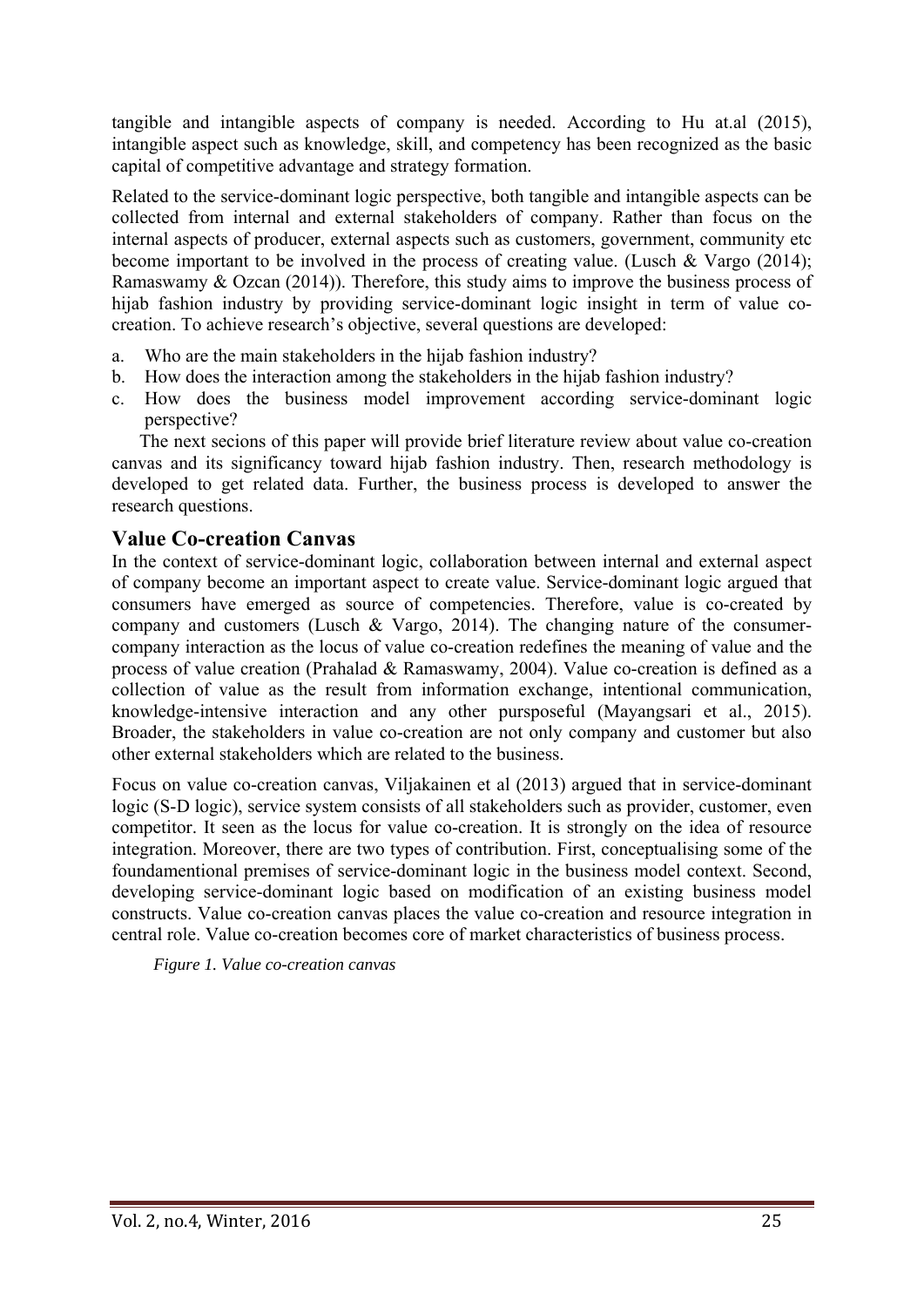

*(Source: Viljakainen et al, 2013)*

# **Significancy of Value Co-creation Canvas**

The business model is closely connected to business strategy and become a key concept for strategy (Teece, 2010). One of conventional business model is business model canvas which developed by Osterwalder & Pigneur (2009). According to the Osterwalder & Pigneur (2009), business model describes three main organization activities such as creates, delivers, and captures value. It is like a blueprint for strategy through organizational structures, processes, and systems. The challenge in develop the business model are simplicity, relevance, and easiness to be understood. By considering those point, the nine blocks - key partnership, key activities, key resources, value proposition, customer relationship, customer segment, channel, cost structure, and revenue stream - of business model were developed. Those nine blocks will help us to analyze the main stakeholders who have an important role in the business based on their contribution.





#### *(Source: Osterwalder & Pigneur, 2009)*

The differences between value co-creation canvas and business model canvas is the location of customers and various group of partners as important actors in both value co-creation and resource integration. Although the position of value proposition between those two business models are located in the middle of model, they have different understanding. The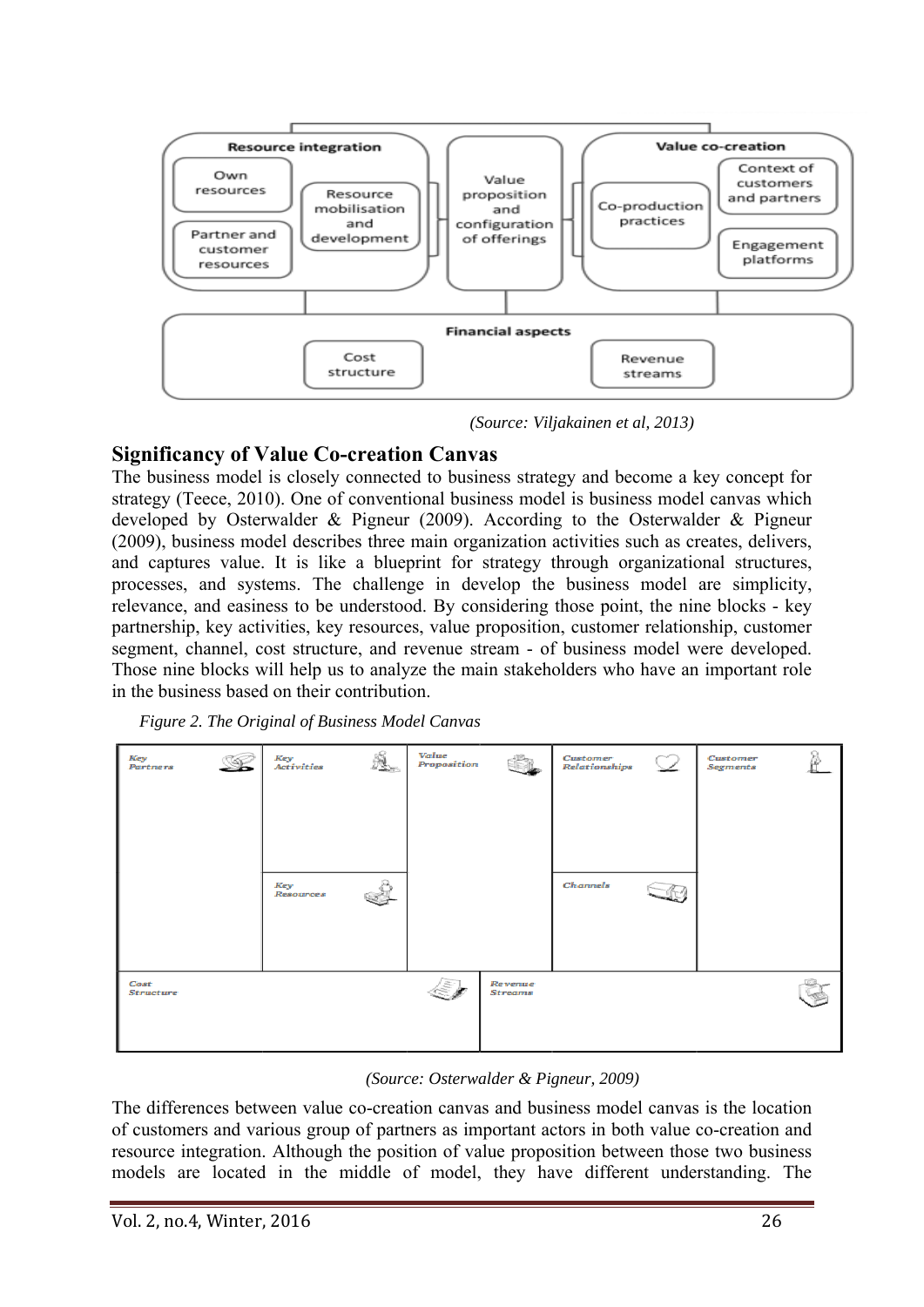Osterwalder's business model canvas relies on the value chain thinking and put more focus on tangible aspects of company. The value proposition as a mediator in the continous interaction and it accommodates the focal company which aims to contribute to the value creation for customer, generate value and new resource for itself. In other word, value is created by company and consumed by consumer. Consumer become passive stakeholder in value creation process. Most of business model canvas components explain the tangible aspect of business.

For value co-creation canvas, value proposition is located in the middle of the business model as the mediator in the continuous interaction between resource integration and value cocreation. This value proposition also aims to contribute to the value creation of the customer, and consequently to generate value and new resources for itself. The context of customer and partners refers to the situational factors that determine the service-related experience and that focal company has to understand. This understanding enables the customer analysis based on the view that customers are targets to whom the value is sold. The distribution channel is replaced by engagement platforms that may revolve around the offering, websites, physical stores, etc. Then, the co-production practices describe the actual service process in term of active customer which is customer engage themselves with the firm's production process. canvas component explain both tangible and intangible aspects of business since the design principles, resources, and capabilities from external stakeholders are considered in this business model as the input in creating value. Further, customer and other external stakeholders become active stakeholder to give an insight or integrate their resource to improve product value.

# **Methodology**

Basicly, this study uses methodologycal approach based on the identification of superiorities and limitations of the conventional business model canvas and value co-creation canvas which were explained in previous section. This study also uses case study methods to analyse the component of value co-creation canvas and its relationship. Shafco enterprise is choosen to be case study. Shafco Enterprise is one of the old and big company which engaged in the hijab fashion industry in Indonesia. This enterprise has 14 business line which produce hijab products. Its business line operates in three types of market segment such as high, medium, and low segment which represent market segment of hijab fashion industry in Indonesia.

Data of this study is collected by doing in-depth interview. Interviewee of this research include CEO of Shafco Enterprise, General Manager of Sahfco Enterprise, and Manager of Channel Distribution of Shafco enterprise. To triangulate the data from interview, the authors also conducted the observation and collected the secondary data such as related information from newspaper, online news etc. The data which is collected from the interviews was transcribed and examined into several common themes. It was also translated from Indonesia into English.

# **Analysis**

Hijab fashion industry is already start to do collaboration with university and government. According to the result of in-depth interview told that hijab fashion industry has already cooperated with university by developed the business incubator. Business incubator is a set of start up business which has an opportunity to learn how to develop their business by sharing with industry. In order to realize target of Indonesia in 2020, hijab fashion industry also cooperate with Noor magazine as media, APPMI as community, and Department of Trade and Commerce as representation of government. Unfortunately, the collaboration still not optimum yet according to the interview's result. To prove it, the authors note several imprtant statement from interviewee such as: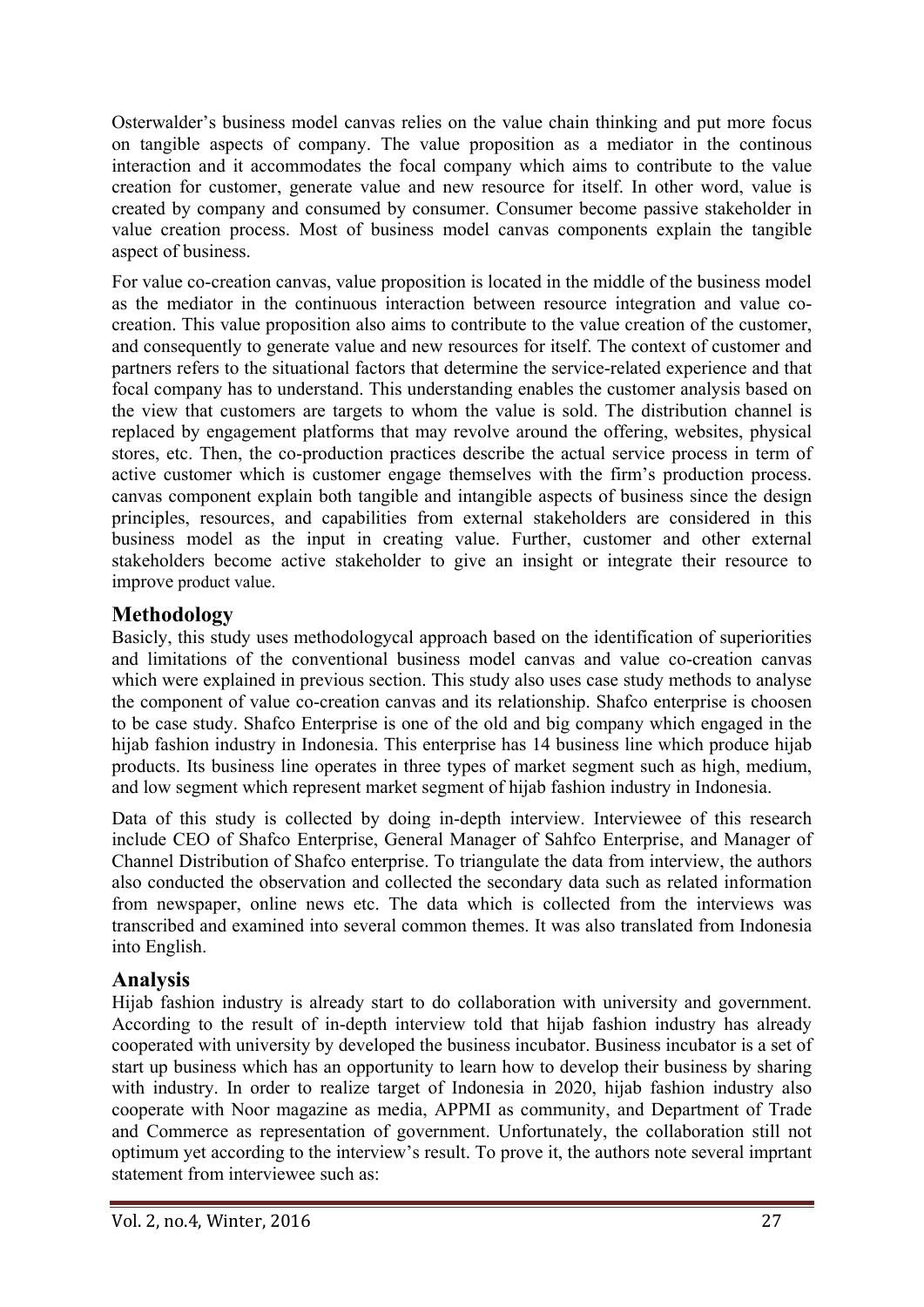"…*we need the support from government such as local product protection. The local product protection in Indonesia still low…If the local product protection is as high as in Malaysia, may be we can compete and maximize the market penetration in Indonesia."* CEO of Shafco Enterprise, 2016

 *" We find difficulties to enter the high department store in Indonesia such as SOGO department store, Metro department store, etc. So, we need the support for government..."* - CEO of Shafco Enterprise, 2016

 *"*… *media promotion play important role. Without media, we can not inform and promote our products. It helps us to reach our customer indirectly, globally…"*– CEO of Shafco Enterprise, General Manager, & Manager of Distribution Channel Department of Shafco Enterprise, 2016

 *"... usually, we do survey to the customer to get an insight about what they want such as the suggestion for cotton type, mode, etc..."* – Manager of Distribution Channel Department of Shafco Enterprise, 2016

*"… we want to maximize App Store as our distribution channel because people nowdays very connected to their mobile phone. We still develop the mobile apps…"* - Manager of Distribution Channel Department of Shafco Enterprise, 2016

In summary, collaboration between Government, Media, and Distribution channel is important. It shows that more collaboration will bring more benefits such as increasing of market share and sustainability of business. In the information era, ICT also take a role to bring industry closer to the customer and meet the customer's demand. The result also shows that hijab fashion industry lack of collaboration with their customer. The author also underline that collaboration between the enterprise and retailer also did not run well and they need government support to solve their problem.

Secondary data related collaboration issue is strengthening that collaboration is important in hijab fashion industry as one of creative industry. Ministry of Industry of Indonesia said that the development of creative industry should be supported by six pillars such as human resources, technology, resources, institutions, and financial institutions. The growth of creative industry essentially supported by cooperation between universities, industries, and government which as known as Triple Helix concept. Each parties have different role which will support the creative industry by their specialization. University is important because they spread the knowledge which expected to create good human resources. Industries as a place to practice the knowledge and develop the creativity to fulfil market demand. Government also has an important role since they have authority to support and protect the development of creative industries, development of knowledge, and technology in their country (http://kemenperin.go.id/).

#### **Value Co-creation Canvas for Hijab Fashion Industry**

In hijab fashion business context, resource integration is separated into three sub-component such as own resources, partner and customer resources, and resource mobilization and development. The own resources shows the resources that come from the firm itself. In Shafco enterprise cases, their own resources includes the human, financial aspects from their owner, and technology aspect. Partner and customer resources explain the external resources that related to the hijab fashion business. In this part, we describe the external resources based on their role in hijab fashion business. Then, resource mobilization and development will explain more about the transformation process of their input or resource such as production and R&D. It also explain the value distribution process from the firm to the end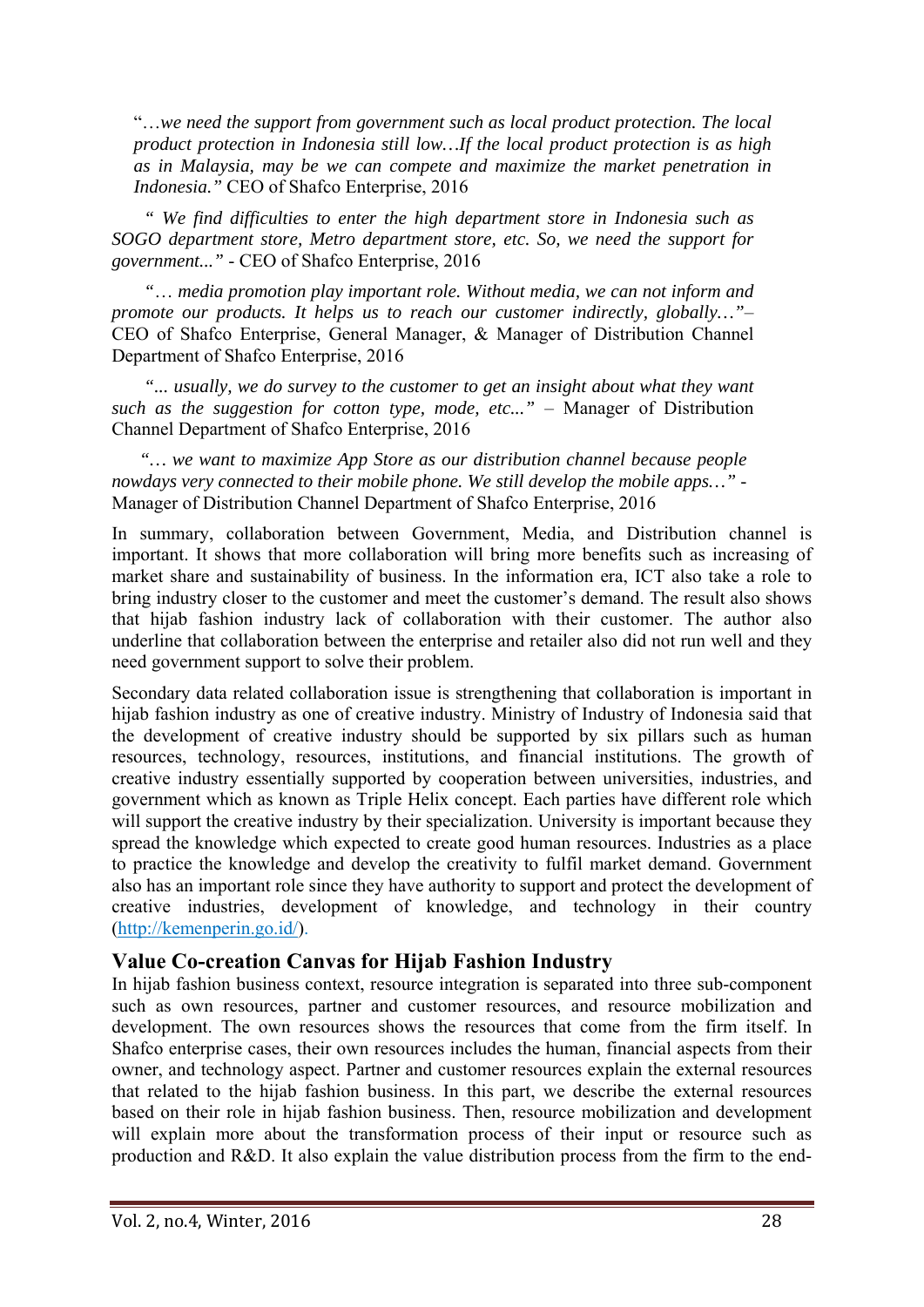customer such as bazaar, customer relationship management, corporate social responsibility, and sales activities (offline and online selling).

Second aspect of this business model is value co-creation which have three sub-components such as co-production practices, context of customers and partner, and also engagement platform. Co-production process explain the value co-creation process in term of production that involve the firm and their external stakeholder. In this cases, co-production process includes crowdsourcing, design virtually by external stakeholders, and active magazine. Context of customer and partner explain more about how the firm will their customer and partners. This sub-component include the official website, workshop, exhibition, online news etc. while, the engagement platform take more focus to build an experience to their customers or partners and make them become an active stakeholders. For this platform, we propose virtual mix & match, real time chat, online customization, and online community. This virtual mix and match menu will help the customer to mix and match their desire hijab while online customization will give their external stakeholders to create their desire hijab virtually. All of the aspect is expected to give new experience to the customer or partners to involve in the production process.

The last aspect of this proposed business model is financial aspect. This aspect is separated into two sub-components such as cost structure and revenue stream. Cost structure explain about the expenses of the firm. It is include operational expenses, taxes, product maintenance expenses, salary, sales and marketing programs, and ICT's maintenance expenses. While the revenue stream explain the source of income of the firm. In this cases, the revenue stream of Shafco enterprise comes from sales activity include sales in showrooms, agents, franchise, online store, and custom products. In summary, all of those component will be describe in figure 4. The regular font indicates the existing component of hijab fashion industry, while bold font indicates the proposed aspect of value co-creation canvas.

## **Conclusion**

The intention to have value co-creation in hijab fashion industry is already exist. It processes involve the enterprise, community, government, and media partner to develop the hijab fashion industry. Unfortunately, the existing value co-creation process still not optimal since each stakeholder does not full fil their role optimally. In other aspect, the existing value cocreation also lack of interaction with the customer, and the company fail to treat the customer as their partner. Currently, company still treat their customer as their agent or member. Therefore, this study propose the value co-reation canvas to describe the stakeholder and their role in hijab business process. The external stakeholders become active actor in value creation process as well as internal stakeholders and become partner of the company. By doing so, the company will reduce their effort to gain an information and suggestion from their customer which is related to the product development. At the end, the industry is expected to get more insight to ful fill customers' needs and achieve sustainablity.

# **Acknowledgement**

This study is supported by Indonesia Endowment Fund for Education (LPDP) Scholarship, so that the author could attend the conference, and present this paper successfully. Author would also like to thank for hijab survey team: Lakshmi D. P. Prajngitaningtyas and Ratu M. O. Artini for the participation in the premiere discussion with stakeholder of hijab fashion industry.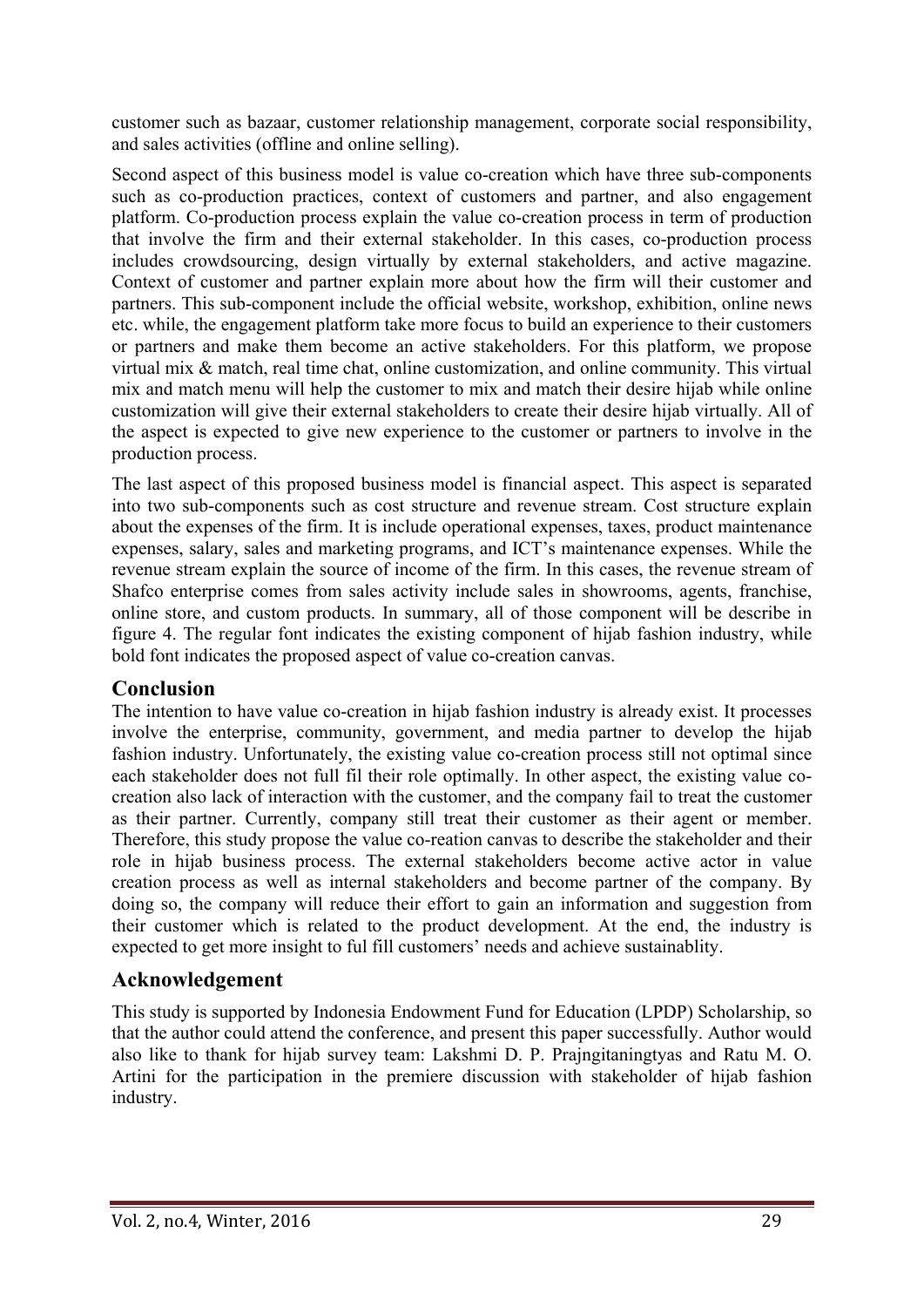*Figure 3. Value Co-creation Canvas for Hijab Fashion Industry*